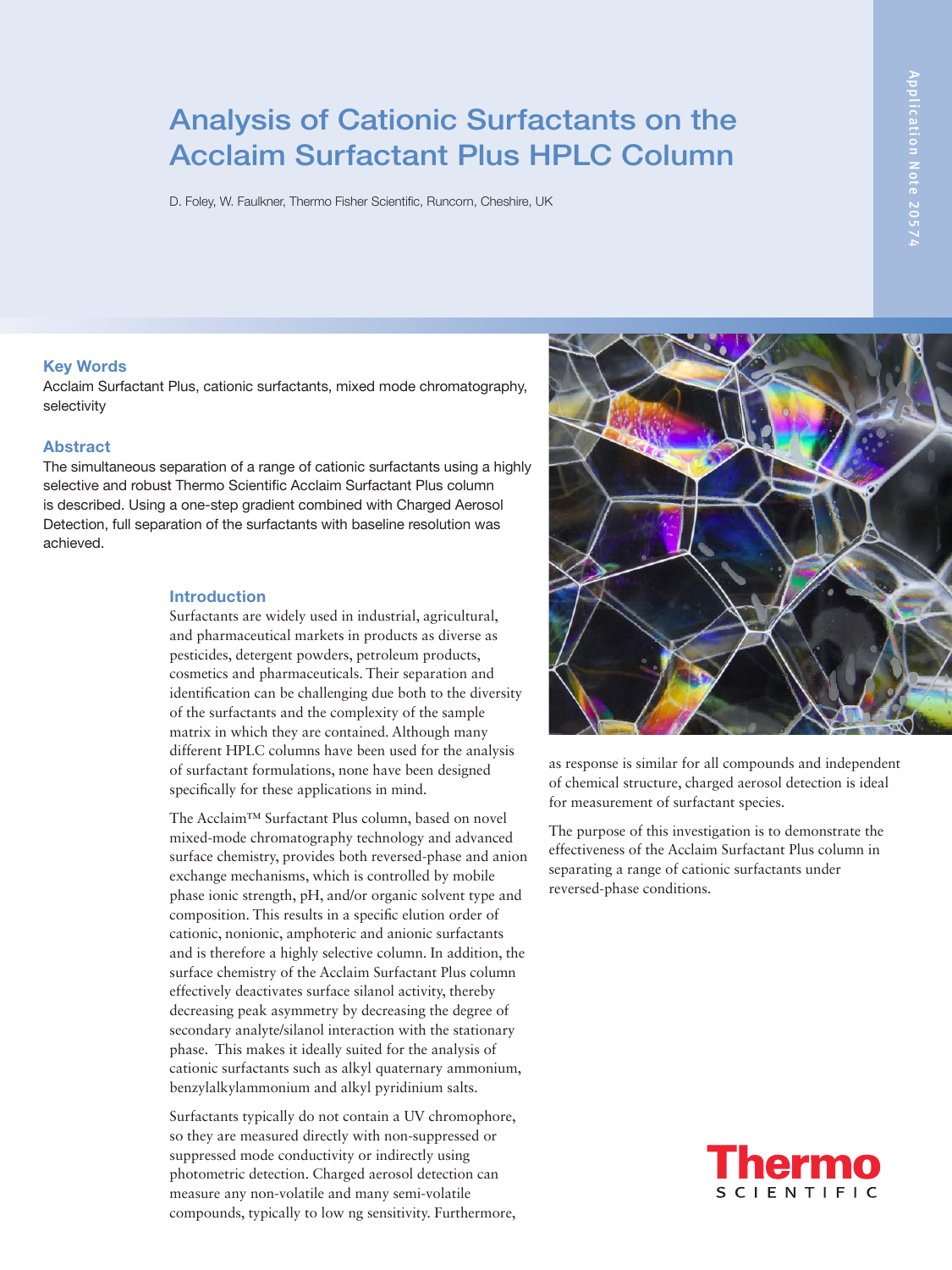| <b>Consumables</b>                                                                                                             | <b>Part Number</b> |
|--------------------------------------------------------------------------------------------------------------------------------|--------------------|
| Fisher Scientific water (HPLC gradient grade)                                                                                  | W/0106/17          |
| Fisher Scientific acetonitrile (HPLC grade)                                                                                    | A/0626/17          |
| Fisher Scientific propan-2-ol (HPLC grade)                                                                                     | A/4612/12          |
| Fisher Scientific ammonium acetate                                                                                             | A/3440/53          |
| Fisher Scientific acetic acid                                                                                                  | A/0406/PB15        |
| Fisher Scientific Finnpipette F2 pipettor kit (10 µL - 100 µL, 100 µL - 1000 µL, 1 mL - 10 mL)                                 | PMP-020-220F       |
| Fisher Scientific Finntip pipette tips, 200 µL                                                                                 | PMP-107-600F       |
| Fisher Scientific Finntip pipette tips, 1000 µL                                                                                | PMP-103-206K       |
| Fisher Scientific Finntip pipette tips, 10 mL                                                                                  | PMP-107-040R       |
| Thermo Scientific borosilicate glass vials (2 mL, 12 mm x 32 mm)<br>with 8 mm black screw cap fitted with a silicone/PTFE seal | 60180-600          |

| <b>Sample Preparation</b>    |                                |                                                                                                                                                                                                                                                                                                                                                                                                                                                                                                                                        |                                     |                    |  |  |
|------------------------------|--------------------------------|----------------------------------------------------------------------------------------------------------------------------------------------------------------------------------------------------------------------------------------------------------------------------------------------------------------------------------------------------------------------------------------------------------------------------------------------------------------------------------------------------------------------------------------|-------------------------------------|--------------------|--|--|
| Analytical standards:        | analytes.                      | Primary standards of cetylpyridinium chloride (CPyCL),<br>dodecylpyridinium chloride (DdPyCl), benzalkonium chloride (BzACl),<br>dodecyltrimethylammonium bromide (DdTmABr) and<br>cetyltrimethylammonium bromide (CTmABr) were prepared separately<br>in water at a concentration of 1000 µg/mL. A working standard was<br>prepared in water by combining 2 parts CPyCl, followed by 1 part each<br>of DdPyCl, BzACl, DdTmABr and CTmABr with 4 parts water. The<br>concentration for CPyCI was 200 µg/mL and 100 µg/mL for the other |                                     |                    |  |  |
| <b>Separation Conditions</b> |                                |                                                                                                                                                                                                                                                                                                                                                                                                                                                                                                                                        |                                     | <b>Part Number</b> |  |  |
| Instrumentation:             |                                | Thermo Scientific UltiMate 3000 HPLC equipped with<br>a Charged Aerosol Detector                                                                                                                                                                                                                                                                                                                                                                                                                                                       |                                     |                    |  |  |
| Column:                      |                                | Acclaim Surfactant Plus 3 µm, 100 x 2.1 mm<br>078955                                                                                                                                                                                                                                                                                                                                                                                                                                                                                   |                                     |                    |  |  |
| Mobile phase A:              |                                | Ammonium acetate, 100 mM, pH 5 / propan-2-ol (95:5 v/v)                                                                                                                                                                                                                                                                                                                                                                                                                                                                                |                                     |                    |  |  |
| Mobile phase B:              |                                | Acetonitrile / propan-2-ol (95:5 v/v)                                                                                                                                                                                                                                                                                                                                                                                                                                                                                                  |                                     |                    |  |  |
| Flow rate:                   | $0.4$ mL/min                   |                                                                                                                                                                                                                                                                                                                                                                                                                                                                                                                                        |                                     |                    |  |  |
| Run time:                    | 10 minutes                     |                                                                                                                                                                                                                                                                                                                                                                                                                                                                                                                                        |                                     |                    |  |  |
| Gradient:                    | Time (min)                     | %B                                                                                                                                                                                                                                                                                                                                                                                                                                                                                                                                     |                                     |                    |  |  |
|                              | 0.00                           | 20                                                                                                                                                                                                                                                                                                                                                                                                                                                                                                                                     |                                     |                    |  |  |
|                              | 0.50                           | 20                                                                                                                                                                                                                                                                                                                                                                                                                                                                                                                                     |                                     |                    |  |  |
|                              | 4.00                           | 40                                                                                                                                                                                                                                                                                                                                                                                                                                                                                                                                     |                                     |                    |  |  |
|                              | 7.00                           | 40                                                                                                                                                                                                                                                                                                                                                                                                                                                                                                                                     |                                     |                    |  |  |
|                              | 7.01                           | 20                                                                                                                                                                                                                                                                                                                                                                                                                                                                                                                                     |                                     |                    |  |  |
|                              | 10.0                           | 20                                                                                                                                                                                                                                                                                                                                                                                                                                                                                                                                     |                                     |                    |  |  |
| Column temperature:          | 30 °C                          |                                                                                                                                                                                                                                                                                                                                                                                                                                                                                                                                        |                                     |                    |  |  |
| Injection volume:            | $2 \mu L$                      |                                                                                                                                                                                                                                                                                                                                                                                                                                                                                                                                        |                                     |                    |  |  |
| Charged aerosol detector:    | Total flow:                    |                                                                                                                                                                                                                                                                                                                                                                                                                                                                                                                                        | 1.00                                |                    |  |  |
|                              | Flow ratio:                    |                                                                                                                                                                                                                                                                                                                                                                                                                                                                                                                                        | 1.00                                |                    |  |  |
|                              | lon trap voltage:              |                                                                                                                                                                                                                                                                                                                                                                                                                                                                                                                                        | 20.6 V                              |                    |  |  |
|                              | Gas pressure:                  |                                                                                                                                                                                                                                                                                                                                                                                                                                                                                                                                        | 34.9 psi                            |                    |  |  |
|                              | Nebulizer temperature control: |                                                                                                                                                                                                                                                                                                                                                                                                                                                                                                                                        | $ON = 25 °C$                        |                    |  |  |
|                              | Corona:                        |                                                                                                                                                                                                                                                                                                                                                                                                                                                                                                                                        | Normal = $2.79$ kV = $1.00$ $\mu$ A |                    |  |  |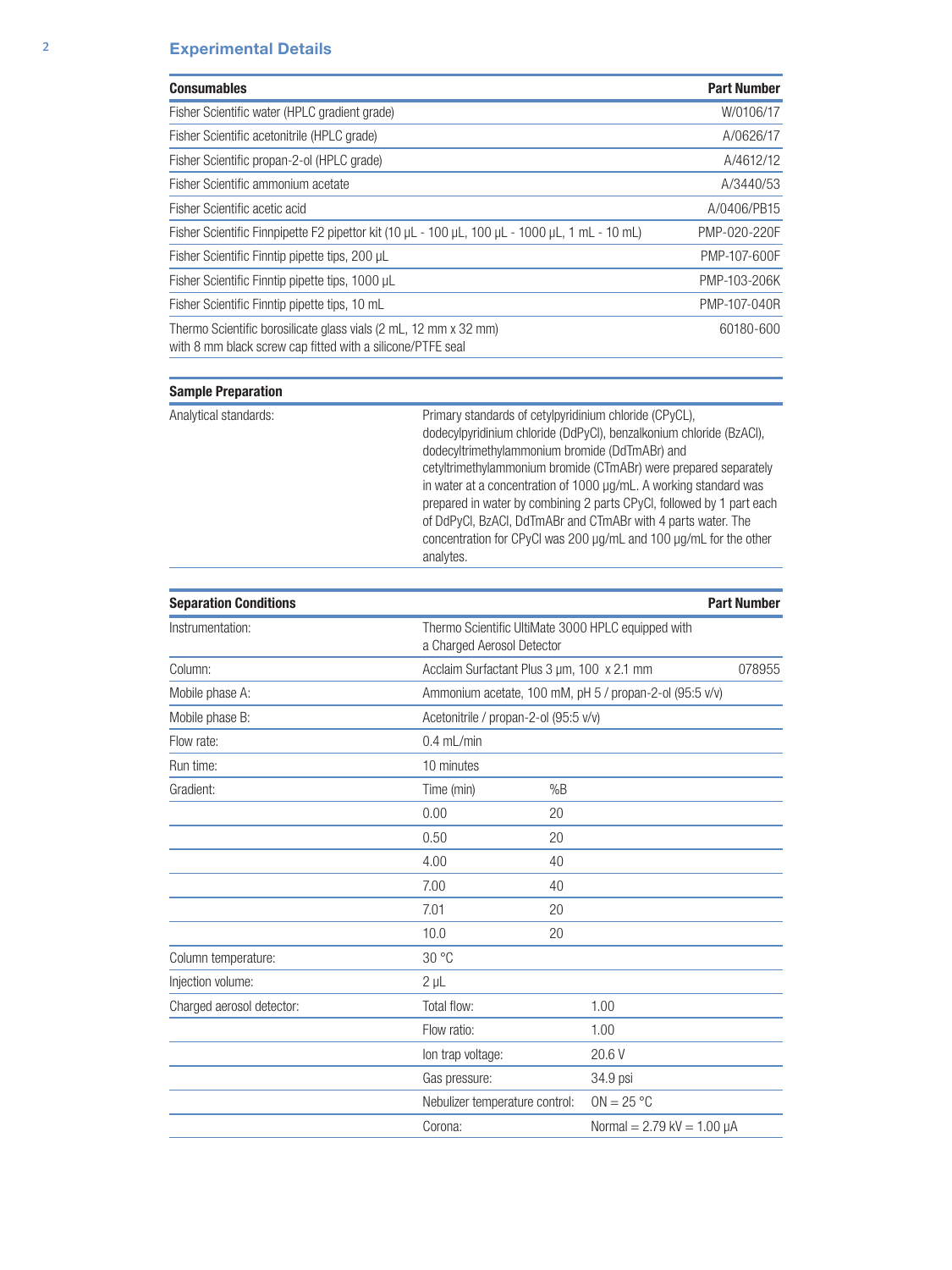### Results 3

Under reversed-phase, gradient conditions, full separation with baseline resolution of the cationic surfactants was achieved. Separation was tightly controlled using a highly buffered aqueous mobile phase of ammonium acetate adjusted to pH 5 with acetic acid.

The repeatability in the performance of the Acclaim Surfactant Plus column for the chromatographic separation of the cationic surfactants is summarized in Table 1. It is evident that the data are matched with excellent precision, with %RSDs for the retention times and resolutions ≤0.10 and ≤1.99 for all analytes, respectively. A typical chromatogram for the six cationic surfactants is shown in Figure 1.

Benzalkonium chloride is composed of a mixture of benzalkonium chlorides with various even number alkyl chain lengths. The homologs n- $C_{12}$  and n- $C_{14}$  in benzalkonium chloride products comprise the major portion of the alkyl groups<sup>1</sup>, which would account for the two benzalkonium chloride peaks observed. The separation of the benzalkonium chloride homologs has been previously demonstrated on the Acclaim surfactant column.<sup>2</sup>

| <b>Analyte</b> | <b>Analyte Name</b>        | <b>Retention Time</b> |         | <b>Resolution</b> |       |
|----------------|----------------------------|-----------------------|---------|-------------------|-------|
|                |                            | <b>Mean (min)</b>     | $%$ RSD | <b>Mean</b>       | % RSD |
|                | ddTMABr                    | 5.18                  | 0.07    | N/A               | N/A   |
| $\overline{2}$ | <b>DdPyCI</b>              | 5.46                  | 0.05    | 2.56              | 0.76  |
| 3              | BzACI $(n-C_{12})$         | 6.32                  | 0.04    | 8.61              | 0.69  |
| 4              | BzACI (n-C <sub>14</sub> ) | 7.50                  | 0.05    | 11.34             | 0.83  |
| 5              | ATmABr                     | 7.93                  | 0.06    | 3.32              | 0.86  |
| 6              | <b>CP<sub>V</sub>CI</b>    | 8.20                  | 0.10    | 1.71              | 1.99  |

Table 1: Chromatographic performance of the Acclaim Surfactant Plus column. Statistical assessments based on data derived from 10 replicate injections.



Figure 1: Separation of dodecyltrimethylammonium bromide (1), dodecylpyridinium chloride (2), benzalkonium chloride (3,4), cetyltrimethylammonium bromide (5) and cetylpyridinium chloride (6)